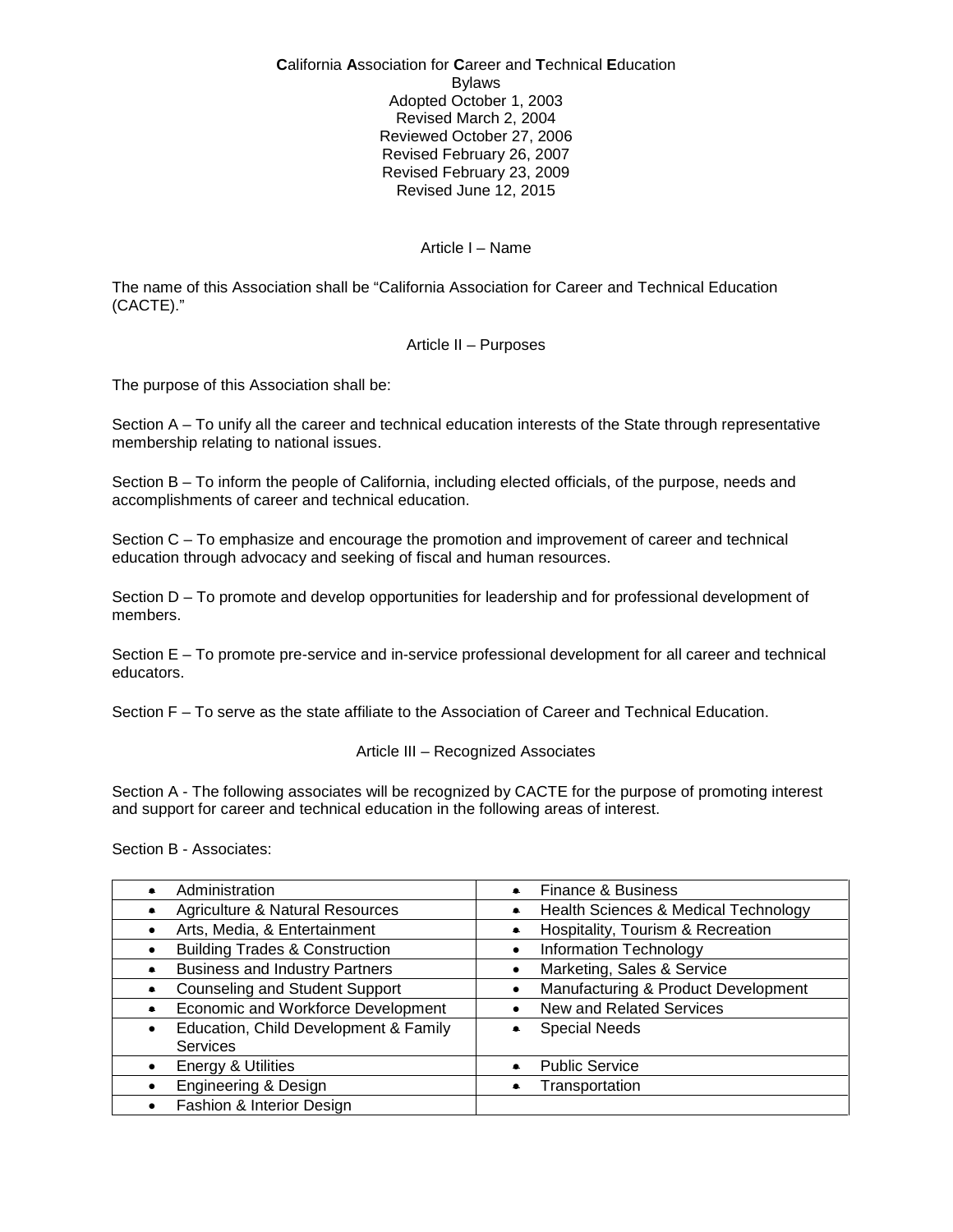Section C – Associates are nominated by the president and confirmed by the Executive Committee with a majority vote.

## Article IV – Membership

Section A – Eligibility

Any individual interested in the purposes of CACTE shall be eligible for membership.

Section B – Classification of Members and Dues

Membership shall be available in the following classifications:

|                                                                                                                                                                                                                                    | Annual<br><b>Dues</b> |
|------------------------------------------------------------------------------------------------------------------------------------------------------------------------------------------------------------------------------------|-----------------------|
| 1. Standard Membership (Active)<br>Available to individuals concerned with career and technical education who<br>are members of ACTE                                                                                               | \$29.00               |
| 2. Business and Industry Partners<br>Available to individuals and firms supporting career and technical education                                                                                                                  | SO.                   |
| 3. Loyalty Membership (Retired)<br>Available to individuals concerned with career and technical education who<br>have been ACTE members for at least five years and are now retired.                                               | \$15.00               |
| 4. Student Membership<br>Available to individuals who are enrolled as students preparing to become<br>career and technical educators and who are not employed in the education<br>system as a teacher, counselor or administrator. | \$0                   |

Section **C** - Only Standard Members shall be considered eligible for voting and/or serving as officers, committee members or members of the ACTE Assembly of Delegates.

Section D – Membership Year Membership shall begin with receipt of dues at the ACTE office and extend for one year (12 months).

Article V – Officers

Section A – The officers of CACTE and their terms of office shall be President, one (1) year term; President-Elect, one (1) year term; Past President, one (1) year term; Secretary, two (2) years term; and Treasurer, two (2) years term. An officer's term shall begin on July 1 and extend to June 30.

Section B – Duties of the Officers

1. President

The President shall preside at all meetings of CACTE including the meetings of the Executive Committee and, subject to the approval of the Executive Committee, shall appoint the chairperson and members of all standing committees and any special committees deemed necessary by the Executive Committee. The President shall represent CACTE as spokesperson on matters of policy or, at his/her discretion, assign responsibility for such representation; review Association policies and recommend priorities to be considered by the Executive Committee, and serve as member ex-officio without vote on all committees.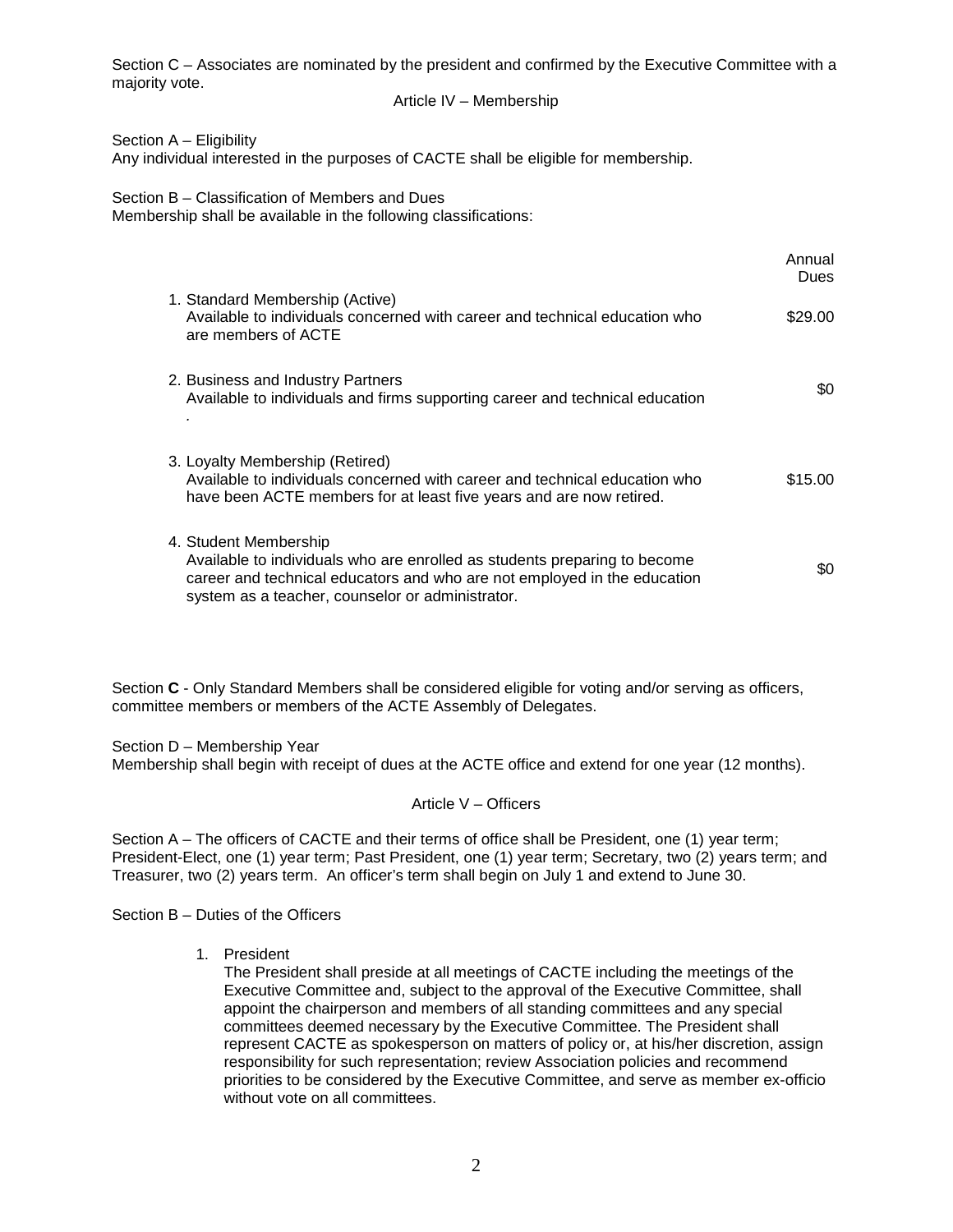In his/her absence, the President shall designate the Past President or the President-Elect to act in his/her stead. In the event the President fails to do so, the Executive Committee shall appoint an elected officer to preside.

#### Article V – Officers - *Continued*

## 2. President-Elect

The President-Elect shall serve in any capacity as directed by the President as occasions may demand and to make himself/herself available at the request of the Executive Committee in promoting the general welfare of CACTE.

3. Secretary

The Secretary shall serve in any capacity as directed by the President, will cause the accurate recording of proceedings of all official meetings of the Executive Committee and Annual Meeting, and will make himself/herself available at the request of the Executive Committee in promoting the general welfare of CACTE.

4. Treasurer

The Treasurer shall serve in any capacity as directed by the president will present any financial reports necessary and will make himself/herself available at the request of the Executive Committee in promoting the general welfare of CACTE. The Treasurer shall direct the activities of the Budget Committee in the development of the annual budget.

### Section C – Qualifications of Officers

All officers shall be current members of ACTE and CACTE at the time of nomination and election.

### Section D – Nominating Committee

The Nominating Committee shall be appointed by the President with approval of the Executive Committee and meet 60 days prior to the Annual Meeting. The Nominating Committee should represent a cross section of ACTE membership in California. The Nominating Committee should nominate no more than two (2) individuals for election to the office of President-Elect of the Association. Such nominations shall be announced no later than thirty (30) days prior to the Annual Meeting. Additional nominations may be made from the floor providing each nominee is thereafter interviewed and approved by the Nominating Committee and is approved by a majority of the members in attendance. If there are not two candidates for office, the office shall be declared vacant by the Executive Board.

Nominations of candidates for the office of Secretary and Treasurer should be made biennially. Such nominations by the Nominating Committee should consist of two (2) individuals for each office. The procedure for selecting the nominees for each office shall be determined by the Nominating Committee for the respective offices. At the business meeting at the annual CACTE meeting, at least two nominees for the office shall be presented to the members. Additional nominations may be made from the floor providing each nominee is thereafter interviewed and approved by the Nominating Committee and is approved by a majority of the members in attendance. If there are not two candidates for office, the office shall be declared vacant by the Executive Board.

### Section E – Election and Terms

The President-Elect shall serve for a one (1) year term and shall automatically succeed to the Presidency of CACTE for a one (1) year term and shall serve on the Executive Committee during the one (1) year term as President-Elect, the one (1) year term as President and one (1) year term as Past-President.

The President-Elect will be elected by mail or electronic ballot as determined by the Executive Committee, prior to the annual California Association of Career Technical Education meeting.

The Secretary shall be elected by mail or electronic ballot as determined by the Executive Committee, for a two (2) year term, being elected in odd-numbered years.

The Treasurer shall be elected by mail or electronic ballot as determined by the Executive Committee**,** for a two (2) year term, being elected in even-numbered years.

Procedures for all balloting will be established by the Executive Committee. The terms of all officers shall commence at the conclusion of the annual meeting at which they were elected. Results of the election will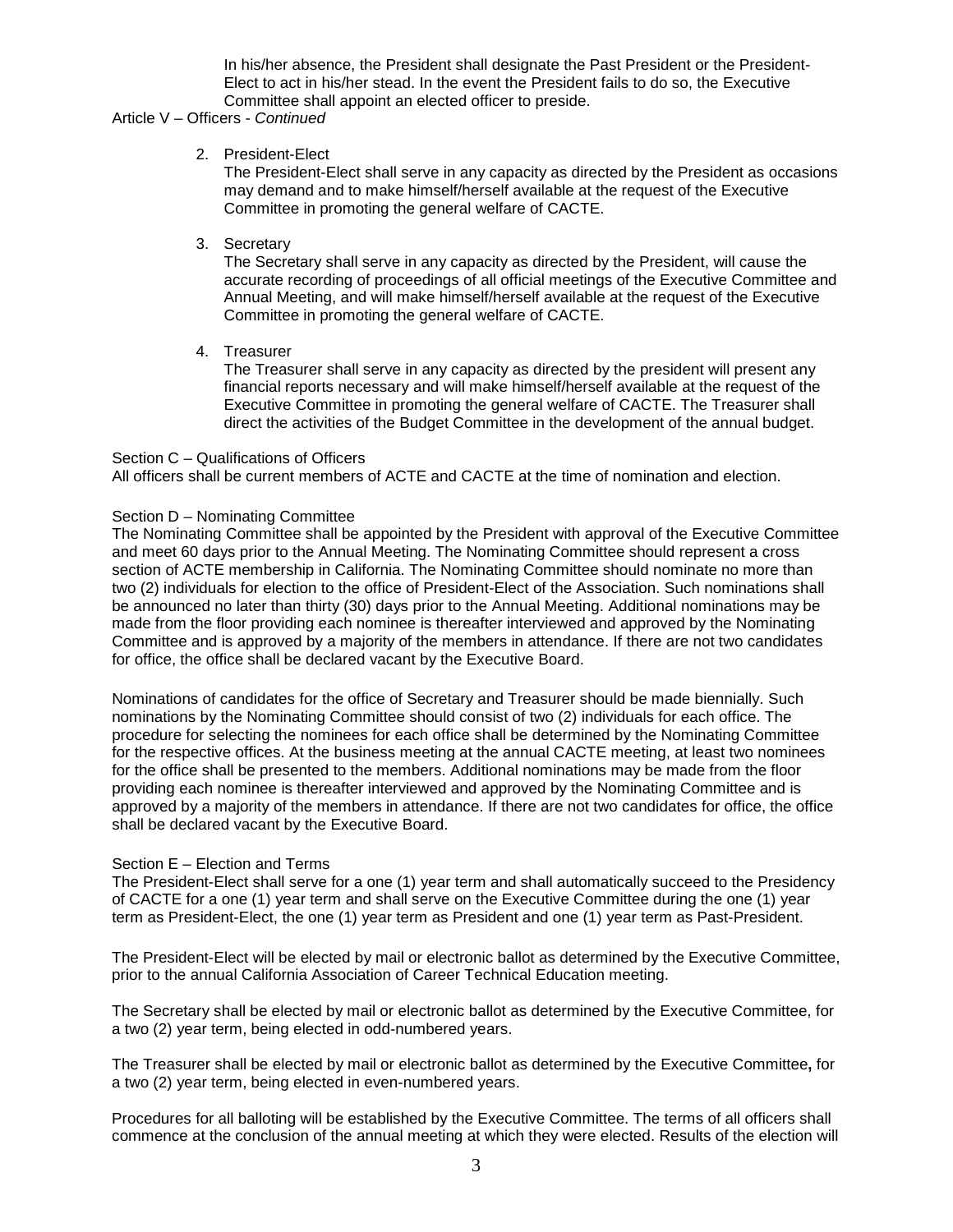be announced prior to the conclusion of the annual meeting. In the case of a tie vote, the election shall be decided by a flip of a coin. No President may serve successive full terms.

# Section F – Succession and Vacancies

Vacancies occurring by reason of death, resignation, incapacity, judgment of recall, or other disqualification shall be filled as follows:

- 1. A vacancy in the office of President shall be filled by the President-Elect who shall complete the unexpired term.
- 2. A vacancy in the office of President-Elect shall be filled by appointment of the President with approval of two-thirds (2/3) vote of the Executive Committee.

## Article V – Officers - *Continued*

- 3. In the event a vacancy occurs in the office of both the President and President-Elect, the immediate Past President shall assume the responsibilities of the President for the unexpired term.
- 4. In the event the immediate Past President cannot serve, the Executive Committee, by an affirmative two-third (2/3) vote shall appoint an acting President to fulfill the unexpired term. The presiding officer in this interim shall be the member of the Executive Committee with the longest continuous service on the Committee.
- 5. Executive Committee shall make every effort to provide at least two nominations to stand for election to any office on the Executive Committee. A majority vote of the Executive Committee shall be necessary to fill the vacancy from the nominees.

## Section G - Executive Director

The President shall nominate a person for the position of Executive Director and this person will need to be approved by the Executive Committee before taking office. The Executive Director will hold the position for two years and will be authorized to sign contracts with prior approval of the Executive Committee. The position of Executive Director is a part-time volunteer position.

General Duties:

- Be directly responsible to the President of CACTE in all capacities
- Establish and maintain an efficient communications system between CACTE and ACTE, California Department of Education and any other government or educational organization that works with CACTE.
- Serves as the contact person for local, state, regional, and national purposes as directed by the President of CACTE.
- Attends all Executive Committee and Executive Board Meetings, but is a non-voting member of these groups.
- Attends all committee meetings as directed by the President.
- Makes arrangements for all Executive Committee and Executive Board Meetings.
- Works with ACTE to arrange for the seating of voting delegates at the ACTE Annual Convention.
- Promotes the Association's activities for Career and Technical Education Week.
- Financial assistance will be provided for the Executive Director to be a member of the National Executive Directors Association of ACTE and to attend their meetings.
- Assume other responsibilities as assigned by the President and the Executive Committee.

### Article VI – Representation at ACTE Events

Section A – The President or proxy shall represent CACTE at the ACTE Assembly of Delegates, National Policy Seminar and ACTE Region V Conference and any other seminar, conference or meeting that is of interest to the organization and furthers CACTE stated purposes. Selection of CACTE delegates shall conform to ACTE guidelines.

Section B – The President of the California Association of Career Technical Education shall be authorized to represent CACTE as a delegate to the *ACTE* Assembly of Delegates. The President shall appoint any additional delegates and alternate delegates as needed.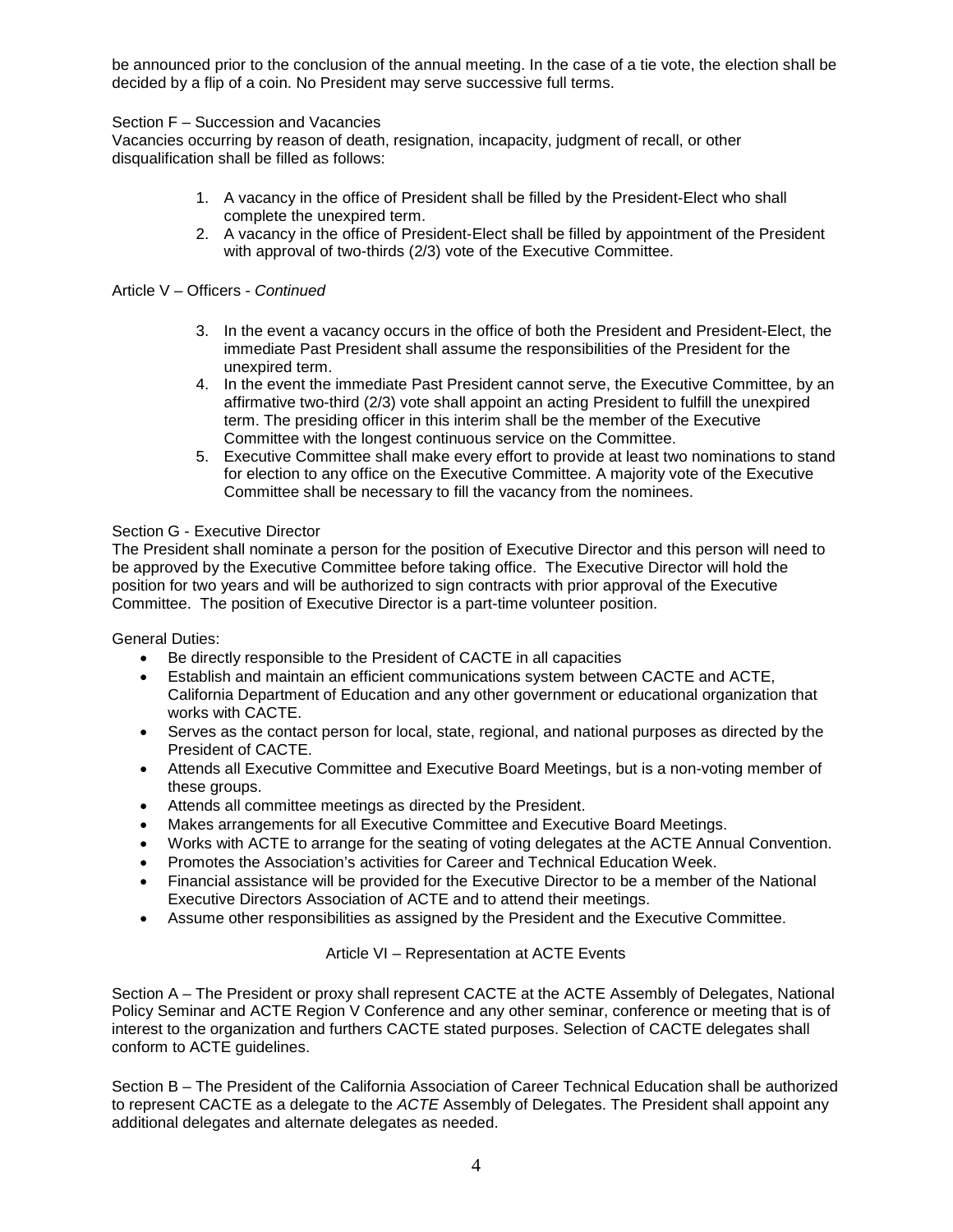Section C – Travel expenses of the CACTE President and other delegates or a portion thereof shall be offered as outlined in the annual budget.

# Article VII – Executive Board

Section A – The Executive Board of CACTE shall be composed of the following CACTE officers: President, Past President, President-Elect, Secretary, Treasurer, and an ex-officio member from the California Department of Education.

- 1. Member-at-large will be nominated by the President and be ratified by the Executive Board by a majority vote.
- 2. The Member-at-large will serve a one-year term.

Article VII – Executive Board- *Continued*

Section B – The Executive Board shall meet at the call of the President and at least once annually.

Section C – The Executive Board shall make management decisions within the prescribed Bylaws of the Association and will manage the overall activities of the Association.

Section D – The Executive Board shall act as the Budget Committee and shall prepare and approve an annual budget and shall be responsible for the fiscal well-being of the Association. The Executive Board shall also provide for an annual audit of the Association's finances.

Section E – For the purposes of voting on motions, a quorum will be defined as a majority of the members of the Executive Board present.

### Article VIII – Executive Committee

Section A – The Executive Committee of CACTE shall be composed of the members of the Executive Committee, the chairpersons from each of the Associate groups, and Chairpersons of the Standing Committees.

Section B – The Executive Committee shall meet at the call of the President and at least twice annually.

**Section C –** The Executive Committee shall have the authority to do the following: Recommend bylaws changes, develop the association's goals, receive and review information from the standing, ad hoc committees and task forces, develop legislative platforms, approve the annual budget, make recommendations to the Executive Committee relating to issues brought before the Executive Board and serve as a liaison to the regions.

Section D – For the purposes of voting on motions, a quorum will be defined as a majority of the members of the Executive Committee present.

### Article IX – Committees

Section A – The Committees shall be Membership, Legislative Advocacy, Professional Development, Nominations, Awards, Innovative Programs, Finance, Public Information, By-laws and Conference and other committees as appointed by the President and approved by the Executive Committee.

Section B – The Chairpersons from each of the Committees will hold a non-voting advisory position with the Executive Board.

Section C – Reports of all Committees shall be included in the minutes of the Executive Committee.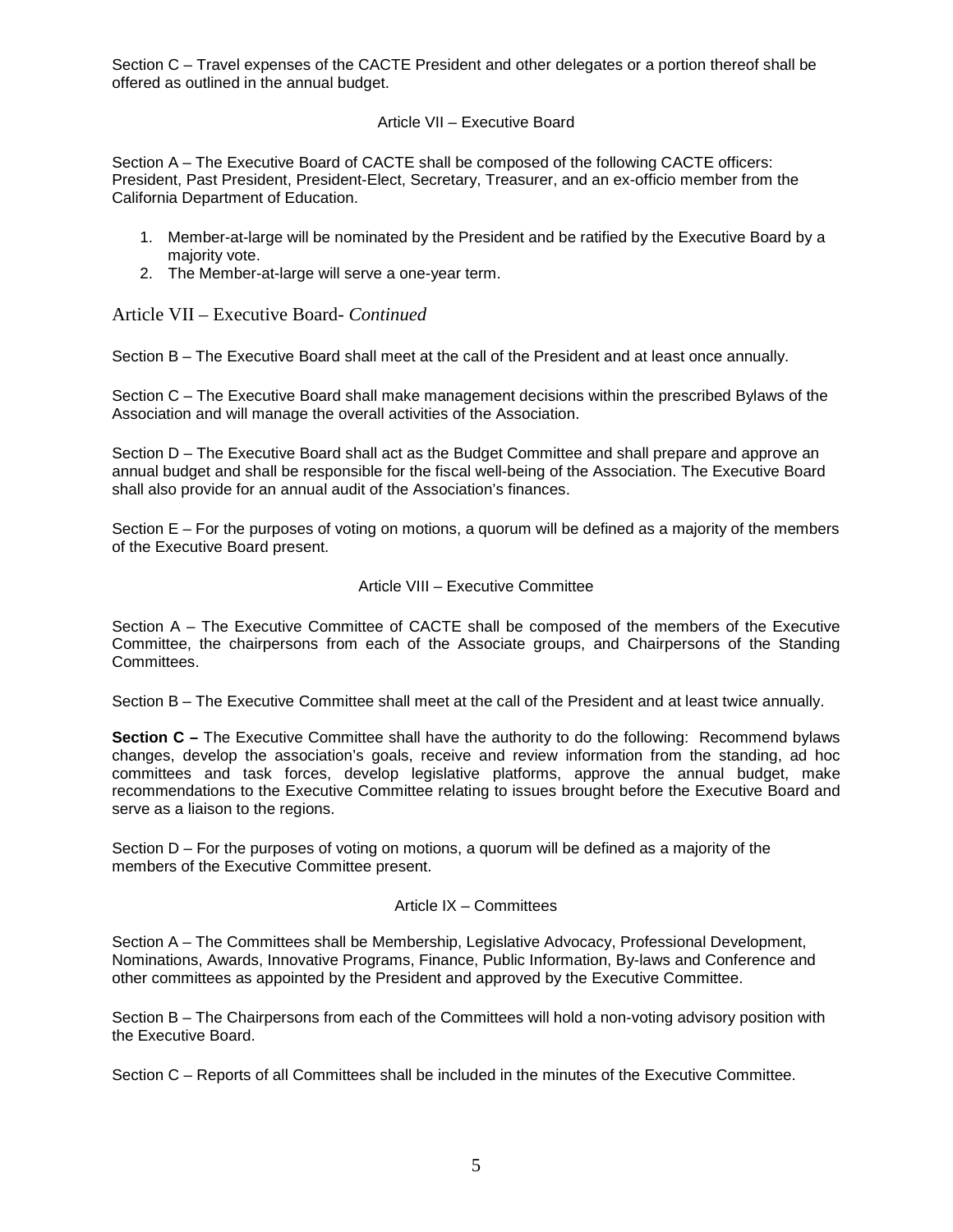Section D – The Chairpersons of each of the Committees will be appointed by the President except the chair of the Bylaws Committee who will be chaired by the President-Elect, which is an elected position. Chairpersons shall hold their position for one year and may be re-appointed.

Section E – The Awards Committee's purpose is to recommend to the Executive Board recipients for the various awards offered by CACTE and ACTE and to provide recognition to these recipients at the state level and forward the recommended applications to ACTE for national recognition.

Section F – The Innovative Programs Committee will be responsible for identifying and publicizing innovation career and technical education programs.

Section G – The Audit Committee will oversee the annual audit.

Article IX – Committees – *Continued*

Section H – The Public Information Committee will maintain a timely, two-way media/public relations program to position CACTE as a resource for education writers and reporters, administrators who serve as spokespersons for their agencies, and for organizational and community advocates in the field of career and technical education.

Section I – The Bylaws Committee will be responsible for making recommendations to the Executive Committee of possible changes to the bylaws and after approval of the Executive Board shall send these proposed changes to the membership for consideration and voting at the annual meeting.

Section J *–* The Conference Committee will be responsible for organizing and planning conferences

Article 
$$
X -
$$
 Meeting

Section A – An Annual Meeting shall be held at a time and place determined by the Executive Committee. Members shall be notified at least ninety (*90)* days in advance of the Annual Meeting.

Section B – Special meetings may be called by the Executive Committee.

### Article XI – Rules of Order

Section A – The order of all meetings and actions of CACTE shall be governed by the current edition of Robert's Rules of Order.

### Article XII – Amendments

Section A – The Bylaws of CACTE may be amended and/or revised by an affirmative vote of majority of the membership voting at any Annual Meeting provided that notice of the proposed changes be given to the membership at least thirty (30) days prior to the Annual Meeting at which time a vote will be taken on the changes.

# Article XIII – Dissolution of the Association

Section A – Proceedings, forced or voluntary, to dissolve the California Association of Career and Technical Education shall begin immediately upon a two-thirds (2/3) majority vote of the Executive Committee.

Section B – Dissolution proceedings can be initiated only after conclusive evidence establishes that no other reasonable alternative exists.

Section C – Dissolution proceedings: